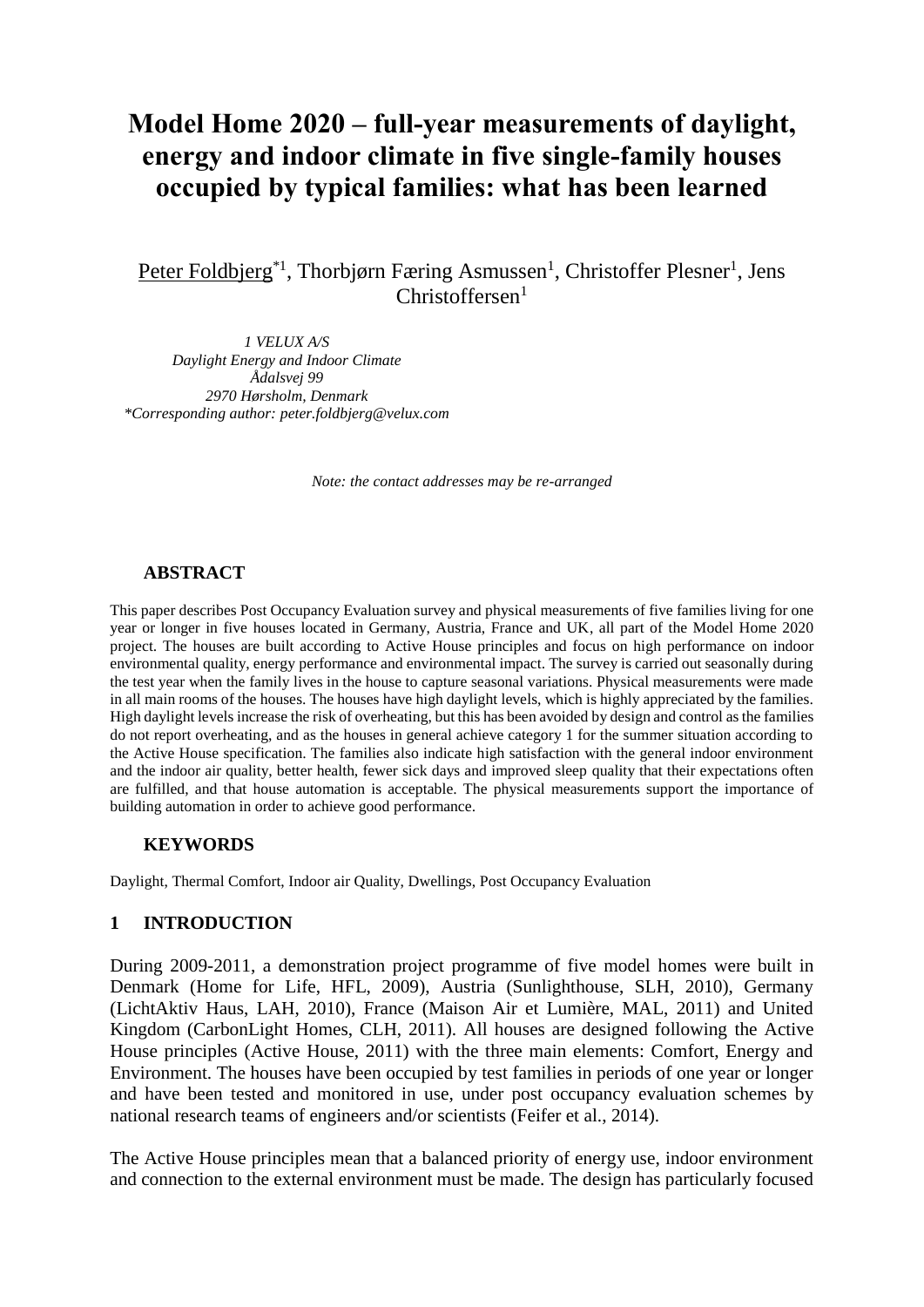on high performance of the indoor environment as well as on a very low energy demand. There is a particular focus on good daylight conditions and fresh air from natural ventilation. The thermal environment in the houses has previously been reported (Foldbjerg et al., 2014).

Use of natural ventilation for summer comfort is based on ventilative cooling principles, referring to the use of natural or mechanical ventilation strategies to cool indoor spaces. This effective use of outside air reduces the energy consumption of cooling systems while maintaining good thermal comfort (venticool, 2015). To ensure fresh air supply, the houses use natural ventilation in the warm part of the year and uses mechanical ventilation with heat recovery during cold periods. The exception is LichtAktiv Haus, which is a renovation project, using natural ventilation all year. There is external automatic solar shading on windows towards south and in most cases also towards east and west. Overhangs are used where appropriate.

# **2 METHODOLOGIES**

# **2.1 Physical Measurements**

Measurements of Indoor Environmental Quality (IEQ) include light, thermal conditions, indoor air quality, occupant presence and all occupant interactions with the building installations, including all operations of windows and solar shading. Each room is an individual zone in the control system, and each room is controlled individually. There are sensors for humidity, temperature,  $CO<sub>2</sub>$ , presence and lux in all main rooms, used for both control and data recording. The building occupants can override the automatic controls, including ventilation and solar shading at any time. The recorded temperature data is evaluated according to the Active House specification (Active House, 2011), which is based on the adaptive approach of EN 15251 (CEN, 2007).

# **2.2 Post Occupancy Evaluation Survey**

As part of the evaluation, a Post Occupancy Evaluation (POE) survey is carried out seasonally during the test year allowing to capture and explore variation on a seasonal basis with approximately three months in-between. The intent with four replies per house is twofold. Firstly, this is to identify if the occupants experience their perception changes during the stay; for instance – is their perception of indoor environment, expression, comfort or automation changing through their stay. The second aspect to the seasonal distribution is to explore if seasonal changes in weather (e.g. outdoor temperatures, daylight) influence occupant experience.

The questionnaire is translated into native language. It is a set of questions relating statements about satisfaction/dissatisfaction with energy consumption and production, indoor climate and air quality, daylight and electric lighting, house automation, and sustainability. Also addressed is the frequency of occupant interaction with elements of the house, and if the house fulfil expectations of the occupants (Olesen, 2014). In this study, the advantage of using a questionnaire is that it is easier to distribute several times, but the disadvantage is the limited number of houses studied, and thereby statistical tools that can be used to draw significant conclusions from the survey. Each family in four of the houses (HFL was not included) responded to the questionnaire four times during a year (at 3-month intervals) with two additional responses from CLH. In total 18 responses were made.

The questions about satisfaction were made as sets of Likert-scales categorised as *very satisfied, satisfied, neither satisfied nor unsatisfied, unsatisfied,* and *very unsatisfied*. Questions about how comfortable the subjects are in their indoor environments are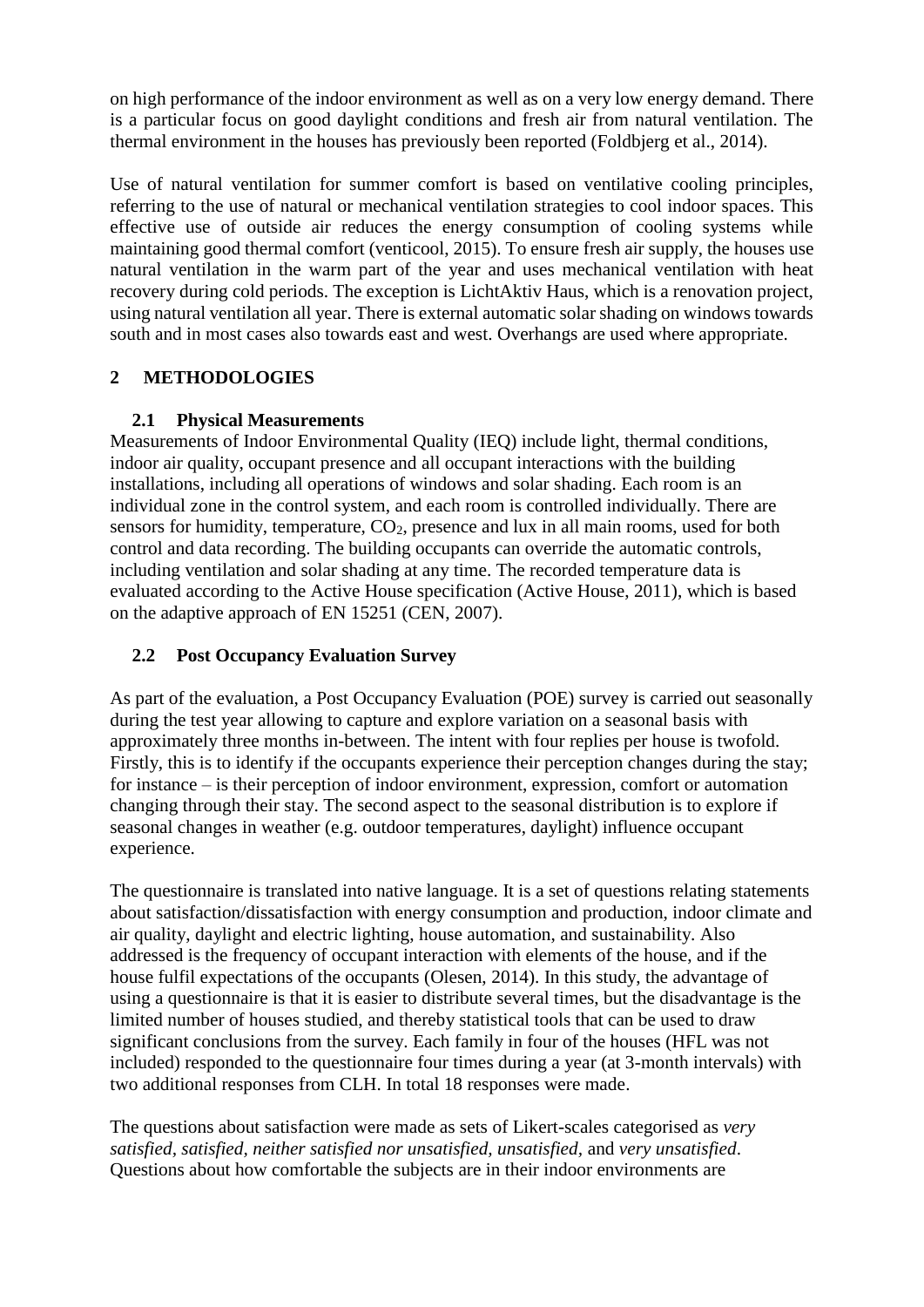categorised on a five-point rating scale by: *very rarely, rarely, occasionally, frequently, and very frequently*. Finally, the questions about energy, environment and sustainability were made as sets of statements and categorised as a three-point scale *yes, very, yes to some extent, no normally not*, or as sets of five-point scales *strongly agree - strongly disagree*, and *very good – very bad*.

The overall purpose of the evaluations is to get indications on how successful the houses are, if there are challenges or problems, and what can be learned and improved.

# **3 RESULTS**

Generally, in the Post Occupancy Evaluation survey the indoor climate is rated as "very important" and the residents state most of the time that it is "good" or "very good" (>90% state "good" or "very good").

# **3.1 Improved sleep, reduced number of sick days and emphasis on view out**

The POE survey found that the families experience that their sleep quality compared to their former home is "better" (50%) or "almost the same" (39%), and when rating their children's sleep quality, the tendency is a bit higher ("better" 56%; "almost the same" 44%). Furthermore, they have a significant experience that they have "less" sick days (83%) than in their former home, and they state their general health all in all as "good" or "very good". View to the outside through the window is rated as "very important" (44%) or as "quite important" (50%). Between 72% and 83% of the residents reported that they were "satisfied" or "very satisfied" with the view in the house in general.

# **3.2 High daylight levels without overheating**

All of the houses were designed for good daylight conditions, expressed by a target average daylight factor of 5% or higher in the main rooms. This was generally achieved, with only insignificant deviations. In the POE survey, the daylight levels in the houses is rated either as "much higher" (88%) or as "higher" (12%) than their former home. The families report that the daylight level is generally "appropriate" (>75%) in the kitchen, the living room, and the bedroom. Between 89% and 100% of the residents reported that they were "satisfied" or "very satisfied" with the daylight in the house in general. They also state the windows are "about right" for all the rooms (>89%).



1st floor Ground floor

Figure 3. Daylight calculation. The amount of daylight and the quality of its distribution in Maison Air et Lumière have been evaluated using VELUX Daylight Visualizer 2.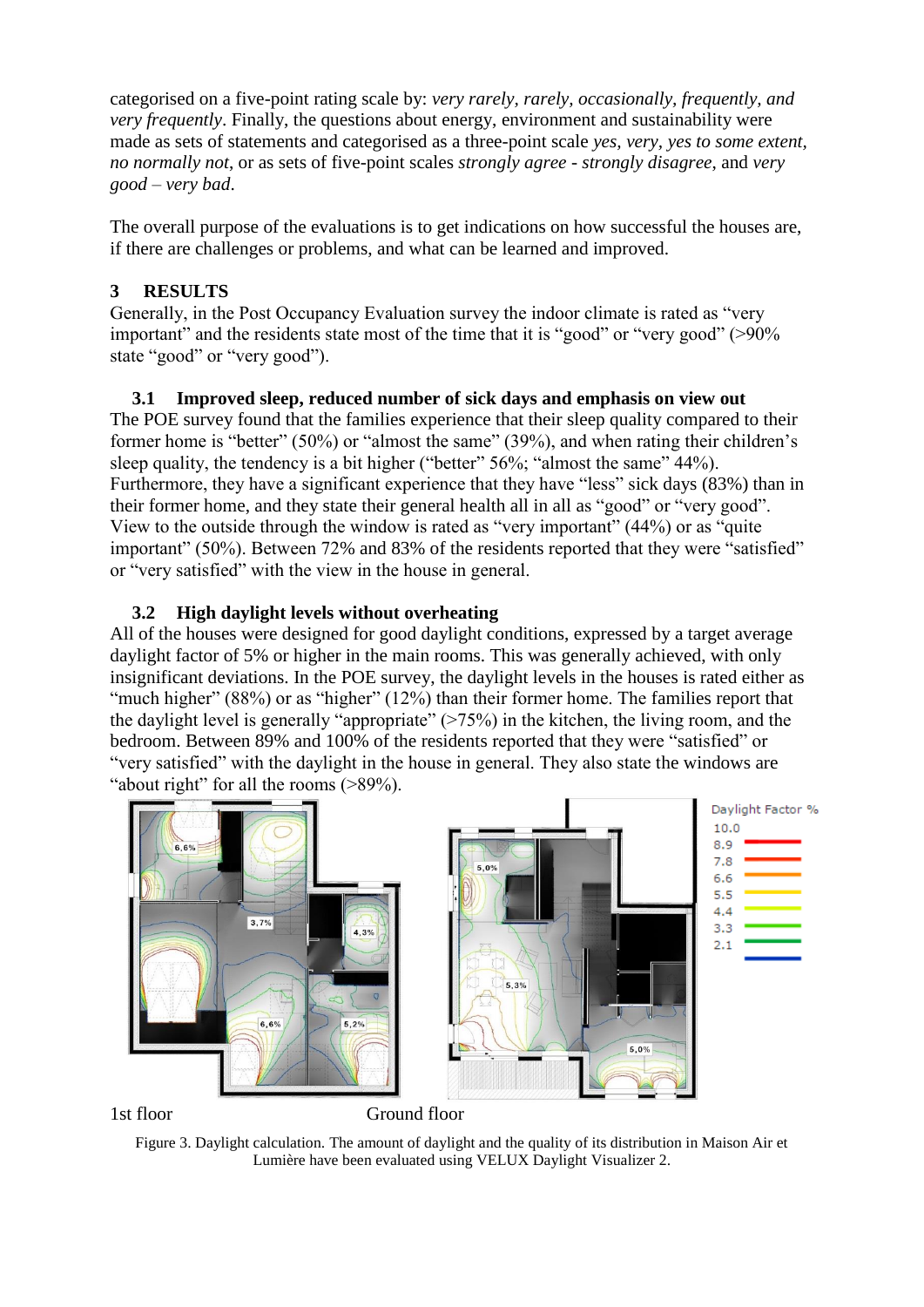Good daylight conditions come with the potential risk of overheating, as plenty of sunlight also provides plenty of solar gains, which can lead to overheating in summer and intermediate seasons. The results from all houses show that overheating has been prevented. That is demonstrated by the fact that the buildings achieve category 1 according to the Active House specification for thermal comfort during summer (in less than 5% of the hours of the year the temperature is above category 1). See example of temperatures in [Figure 1](#page-3-0) from Sunlighthouse.

This is well in line with the POE survey, as the residents in all houses are either "very satisfied" or "satisfied" with the temperature conditions in general (90%). Most of the time, the temperature conditions is assessed as about right, but separated into the different seasons of the year, the winter and the spring/autumn is stated as time of the year when the temperature is sometimes evaluated as varying, while few state temperatures as too hot, even in the summer.



<span id="page-3-0"></span>Figure 1. Thermal comfort of Sunlighthouse for each of the rooms evaluated according to Active House specification (based on adaptive method of EN 15251). Criteria are differentiated between high and low temperatures.

### **3.3 Electric light is not used between sunrise and sunset**

The families state in the POE survey that they turn the electric light on "less often" (100%) than in their former home, and they evaluate the light levels as "appropriate" (>72%) in the focus rooms.

The measurements support this and show that electric light is generally not used between sunrise and sunset. This is the case not only during summer, but also during the darker winter months. This can be expressed by the term *daylight autonomy* (Reinhardt, 2001): Rooms can be expected to be daylight autonomous when the average daylight factor in a room is above 5%. The results support this.

### **3.4 No night-time overheating in bedrooms**

Only limited research has been identified on the relation between temperature and sleep quality, but what is known is that the temperature in bedrooms during the night should not be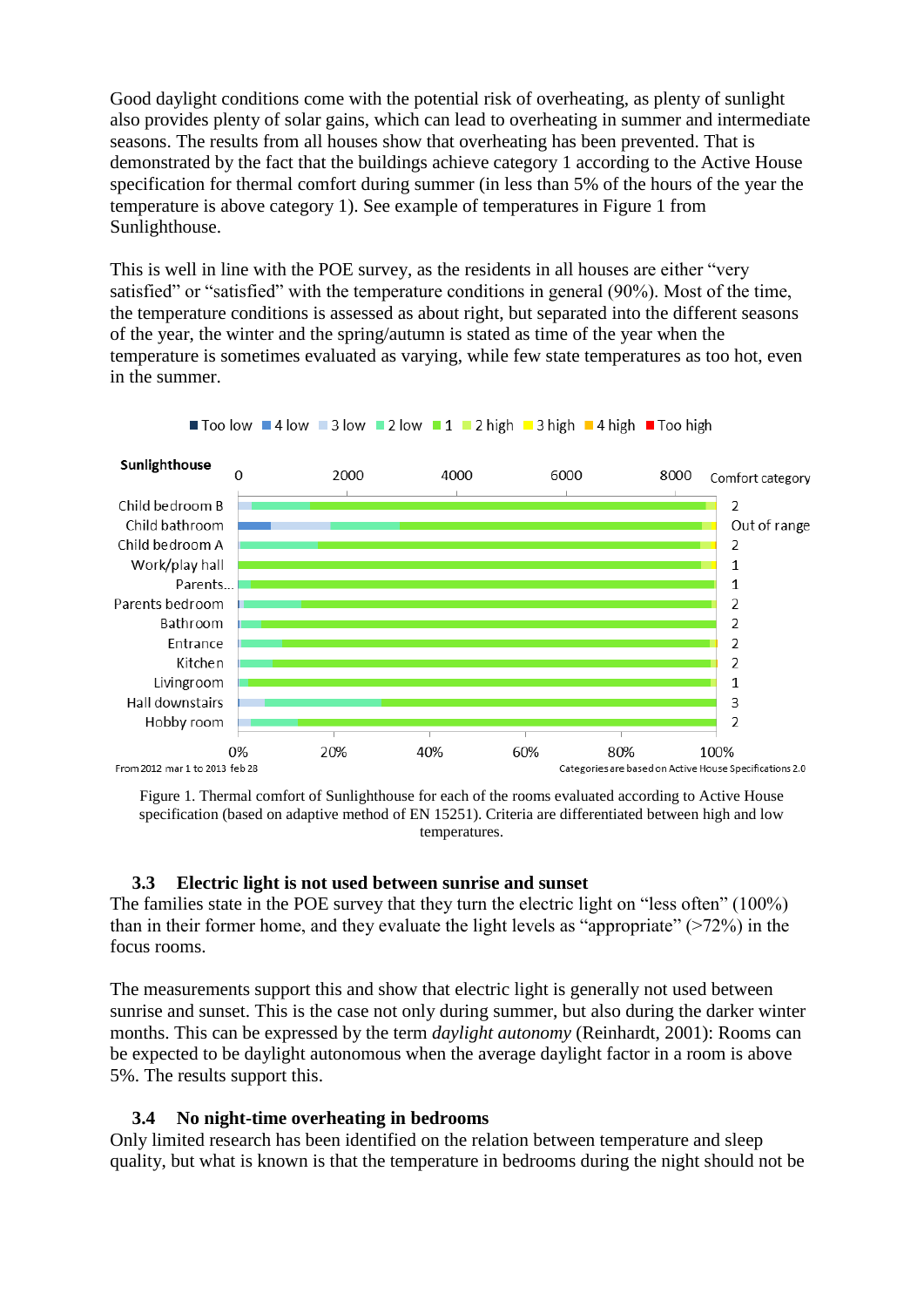*too high*, to prevent reduction of sleep quality (Laverge et al., 2011). In lack of a better threshold, category 1 is used as indicator of acceptable temperature for sleeping.

The time-of-day when the few annual hours with temperatures above Active House category 1 occur in the houses, have been identified. These hours occur in the afternoon. After sunset, the temperature drops to category 1 again with the exception of a few days per year in each house. This indicates that the houses have provided a thermal environment that did not pose a risk of reduced sleep quality. See [Figure 2](#page-4-0) for an example from the master bedroom in LichtAktiv Haus.



<span id="page-4-0"></span>Figure 2. Thermal comfort of the master bedroom in LichtAktiv Haus. Each of the hours of the year are illustrated as a small square. The hours are presented so that hours of the same day are sorted from 00:00 to 24:00 (bottom to top), and from January to December (left to right). The few hours with temperatures above category 1 are seen as yellow, orange or red colour. These hours occur during three periods, each of 3-4 days. They begin around 13:00 and in most cases, the temperature has dropped to category 1 or 2 again before 22:00.

During the night from 24:00 to 6:00 there is practically no hours with temperatures above category 2.

### **3.5 Ventilative cooling by natural ventilation prevents overheating. Night cooling is important.**

A particular element of the present study is that the actual position of windows and solar shading has been included in the data recording, which provides detailed insights on the role of these components. The use of window openings follow the seasons; during spring and autumn windows are used on most days for approx. 50% of the time during daytime. During summer, windows are used more systematically during daytime hours, and also during the night. There is a correlation between the use of windows and hours without overheating. This is an indication that window openings have played an important role in maintaining good thermal comfort. See [Figure 3.](#page-5-0)

Open windows during the night (night cooling) cools down the rooms from a temperature at the upper range of the comfort range to a temperature at the lower end of the comfort range, e.g. from 26°C in the evening to 20°C in the morning. The temperature can then rise during the day, in many cases without becoming uncomfortably hot at the end of the day. This underlines the importance of night cooling.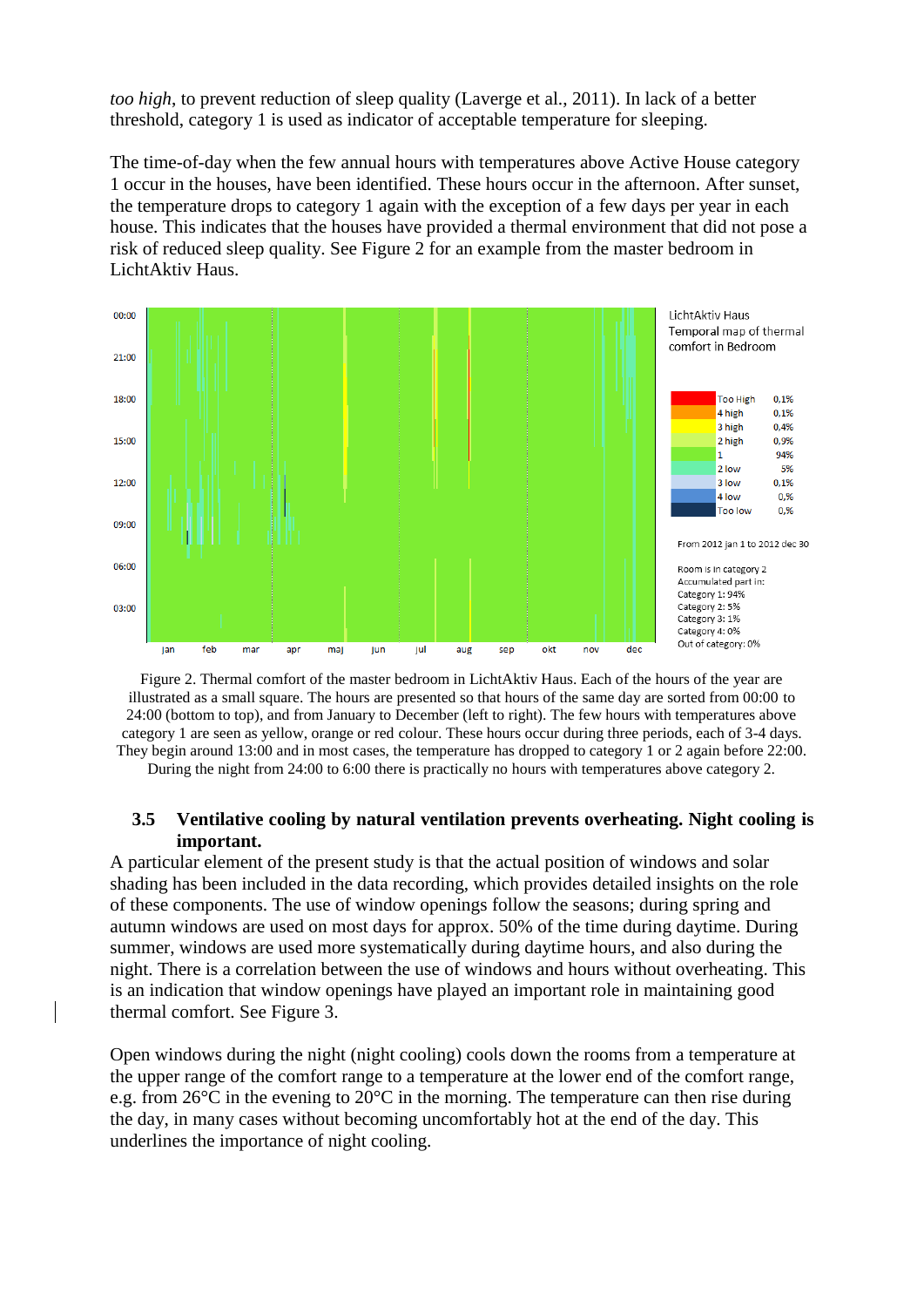

<span id="page-5-0"></span>Figure 3. Thermal comfort of the kitchen/living room in LichtAktiv Haus, similarly as in Figure 2. On this figure, categories 1 and 2 are bundled, as well as categories 3 and 4. The position of windows is added (open or closed). The result is an illustration of when windows were open, and the relation to the thermal comfort at the same time. The light green squares represent hours when windows were open and good thermal comfort occurred; this happened during daytime in spring and autumn, and during the night in summer.

The results are supported by tracer gas measurements, which were used to investigate the airflow generated by ventilative cooling, and how large a temperature reduction ventilative cooling provided. The results showed that airflow rates of 10-20 air changes per hour could be achieved, and that the indoor temperature could be maintained 5°C lower than if ventilative cooling had not been applied (Favre et al., 2013).

### **3.6 Solar shading helps prevent overheating**

The position of solar shading was recorded just as the position of windows. Awning blinds were the preferred type of external shading used on the houses, and the results show that the awning blinds had a role in providing good thermal comfort. The awning blinds were used the most during the summer, but also during spring and autumn. There is a correlation between use of awning blinds and hours without overheating.

# **3.7 Automation important**

Automated control of window openings, solar shading and mechanical ventilation was used in all the investigated houses. The results show that solar shading and window openings are used frequently during work-hours on weekdays and during the night, e.g. at times when the families cannot be expected to be able to operate the products themselves. The same use of products could not have been achieved with only manual products.

The families respond in the POE survey that they are generally "very satisfied" or "satisfied" (>85%) with the way the house system operates the facade and roof windows, the indoor temperature, internal and external screen, and ventilation system (one house is solely naturally ventilated). They have a clear feeling that the way the control unit operates the house support their needs, and is either "easy" or "very easy" to use. It further shows that they "rarely" or "occasionally" use the control system to manually operate the facade and roof windows, internal temperature, but more frequently use the control system to operate the screening.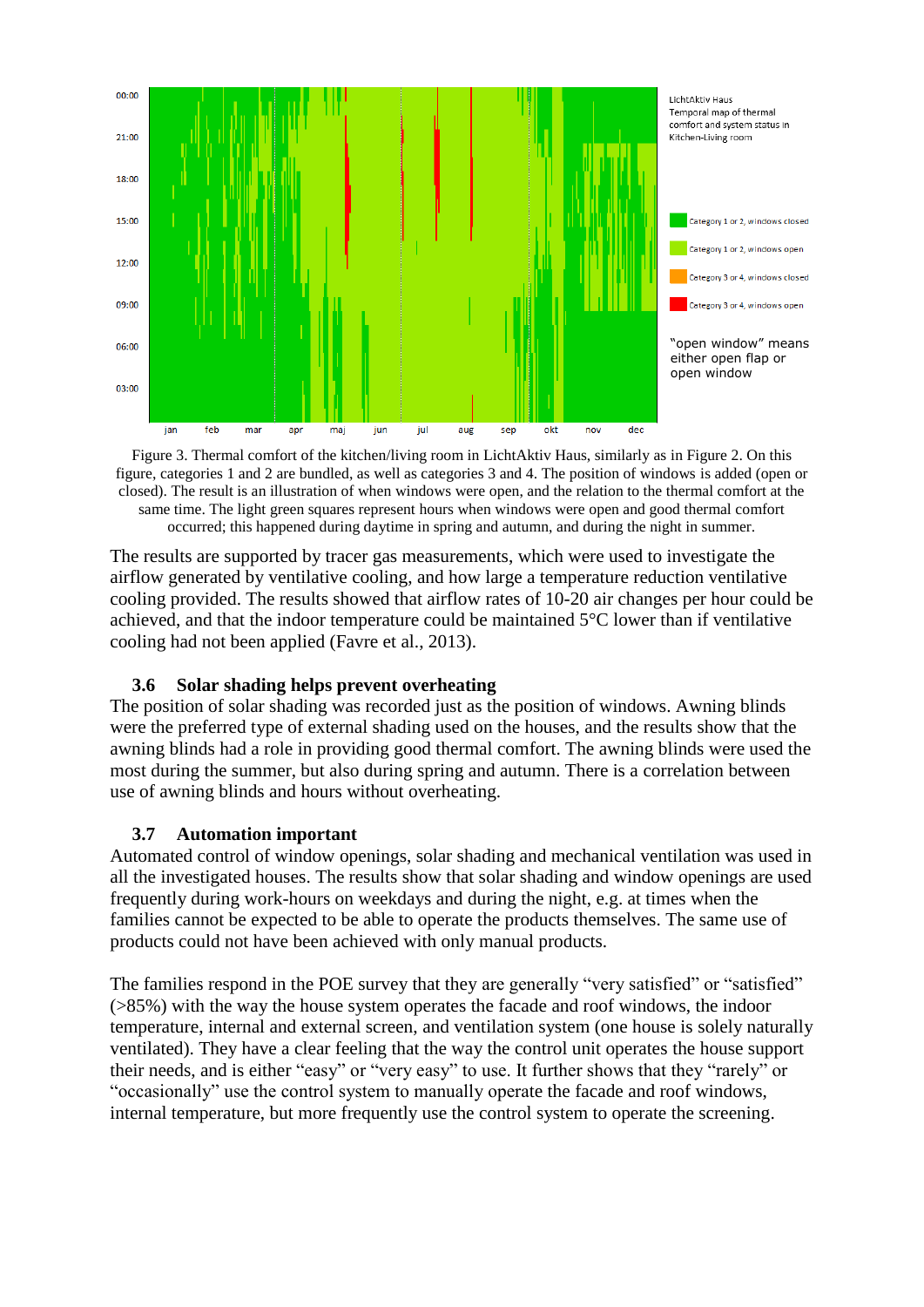### **3.8 Satisfying CO2-levels during summer**

The CO<sub>2</sub> levels are low during the spring, summer and autumn seasons, typically below 900 ppm. Natural ventilation is used in this period as the only mean of ventilation, and the results clearly shows that with limited temperature difference to drive the stack effect, it is still possible to reach a reasonable level. During summer there is no electricity consumption for mechanical ventilation and no heat loss, so high ventilation rates and excellent indoor air quality can be achieved without any use of energy. It is also shown that openable windows were generally able to reduce or maintain low  $CO<sub>2</sub>$  levels in all the Model homes 2020.

The most challenging rooms are the bedrooms, as these are small rooms where approximately eight hours are spent each night, often two persons together in the same room. This is longer time than we spend in any other room in the home. Still, the  $CO<sub>2</sub>$ -levels are maintained at a reasonable level in the bedrooms. [Figure 4](#page-6-0) is an example of the  $CO<sub>2</sub>$ -level in a bedroom in Maison Air et Lumière.  $\mathbf{H}$  and  $\mathbf{H}$  and  $\mathbf{H}$  are  $\mathbf{H}$  and  $\mathbf{H}$  are  $\mathbf{H}$  and  $\mathbf{H}$  are  $\mathbf{H}$  and  $\mathbf{H}$  are  $\mathbf{H}$  and  $\mathbf{H}$  are  $\mathbf{H}$  and  $\mathbf{H}$  are  $\mathbf{H}$  and  $\mathbf{H}$  are  $\mathbf{H}$  and  $\mathbf{H}$  are



Cat I (<900 ppm) Cat II (<1150 ppm) Cat III (<1400 ppm) Cat IV (<1600 ppm) Cat 5 (>1600 ppm)

<span id="page-6-0"></span>Figure 4. Bedroom in Maison Air et Lumière. Monthly distribution of night time hours in each of five categories for CO<sub>2</sub> level, based on Active House specification. The CO<sub>2</sub>-level is lower during the summer than in winter.

The POE survey indicates that the perceived indoor air quality is good as it is rated as "very acceptable" (78%) or "acceptable" (22%), and the families state that they have not experienced any problems at all. If they want to improve the air quality, they open the facade and roof windows, and make airings. In most of the houses there is hybrid ventilation, so that mechanical ventilation with heat recovery is used during the winter to save energy. The mechanical ventilation systems are designed and commissioned to provide the ventilation rates required by the building codes, and they fulfil this requirement flawlessly. However, when the winter  $CO<sub>2</sub>$ -levels are evaluated according to the Active House specification, particularly bedrooms only achieve a score of 2 or 3.

### **4 CONCLUSIONS**

The five houses have good daylight conditions ( $DF > 5\%$  in main rooms), and the results show that electric light under these conditions was not used between sunrise and sunset. The measurements show that good daylight conditions can be obtained without causing overheating, when solar shading and window openings are included in the building design and controlled automatically. Night cooling is a particular important aspect. It was found that high